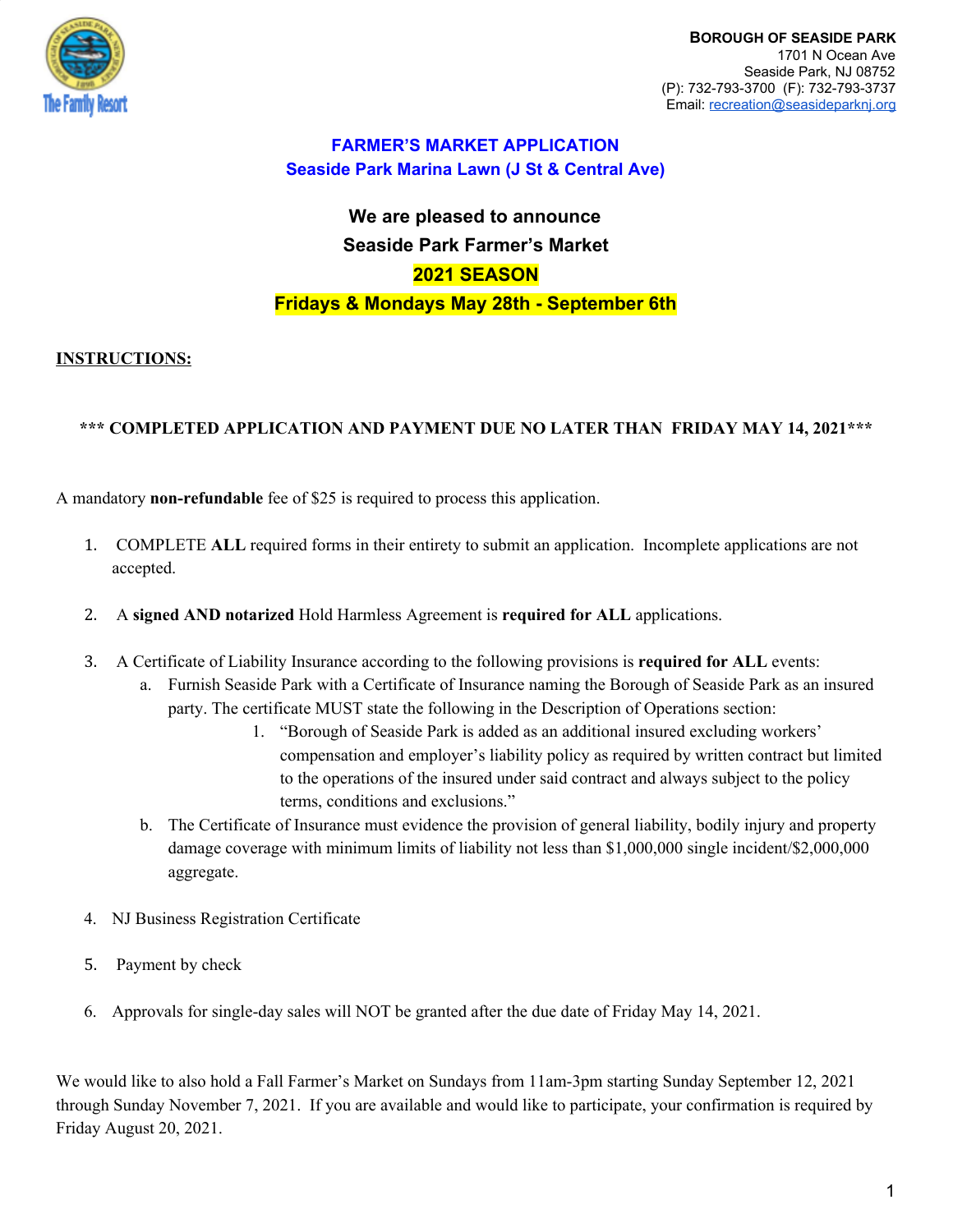

### **2021 SEASON Fridays & Mondays May 28th - September 6th**

### **VENDOR RULES & REGULATIONS**

- 1. Vendors must agree to sell items during the hours specific to scheduled day(s). Set-up is NO EARLIER than 9am. Selling begins at 10am.
- 2. Show Ups will not be granted approval to participate
- 3. Vendors must ensure their areas are cleaned up before leaving the site
- 4. Vendors are solely responsible for all required permits. (Health Department, etc.)
- 5. Borough provides space(s) only. All equipment such as tables, chairs, extension cords, etc. must be provided by the vendor.

I understand and agree to comply with the following terms and conditions. I will be open during all hours of the venet and not break down early. I will offer the sale of only the items indicated. Fees are **non-refundable**. I will follow times and all market rules and regulations. I will not set up my market more than 1 hour prior to the market start time. I understand failure to attend may result in my space(s) sold. Failure to provide a complete application may delay processing and/or denial of the application. The Boroughof Seaside Park reserves the right to limit the number of vendors, spaces per vendor, types of vendors, and vendor space locations. Spaces will be set on a first-come basis on the markt's start date. Your space for the season will be designated the first market date attended. Failure to comply with the above rules and regulations may result in a non-refundable eviction. I understand no vendor may block or park in front of the 9/11 clock.

\_\_\_\_\_\_\_\_\_\_\_\_\_\_\_\_\_\_\_\_\_\_\_\_\_\_\_\_\_\_\_\_\_\_\_\_\_\_\_\_\_\_ \_\_\_\_\_\_\_\_\_\_\_\_\_\_\_\_\_\_\_\_\_\_\_\_\_\_\_\_\_\_\_\_\_\_\_\_\_\_\_\_\_\_

#### **Vendor Signature Date**

List each person(s) representing your business with dates:

- Full Name: \_\_\_\_\_\_\_\_\_\_\_\_\_\_\_\_\_\_\_\_\_\_\_\_\_\_\_\_\_\_\_\_\_\_\_\_\_\_\_\_\_\_ Relationship to business or business owner: ● Full Name: \_\_\_\_\_\_\_\_\_\_\_\_\_\_\_\_\_\_\_\_\_\_\_\_\_\_\_\_\_\_\_\_\_\_\_\_\_\_\_\_\_\_ Relationship to business or business owner: ● Full Name: \_\_\_\_\_\_\_\_\_\_\_\_\_\_\_\_\_\_\_\_\_\_\_\_\_\_\_\_\_\_\_\_\_\_\_\_\_\_\_\_\_\_ Relationship to business or business owner:
	- Full Name: \_\_\_\_\_\_\_\_\_\_\_\_\_\_\_\_\_\_\_\_\_\_\_\_\_\_\_\_\_\_\_\_\_\_\_\_\_\_\_\_\_\_ Relationship to business or business owner:

#### **Farmer's Market Operation**

The Borough of Seaside Park is responsible for the orderly operation of the Farmer's Market. All questions and issues are to be directed to the Borough of Seaside Park. Disputes between vendors will not be tolerated at the site and may result in non-refundable eviction. The Borough of Seaside Park reserves the right to evict any vendor that does not cooperate.

#### **Borough Code and Local Ordinances**

The Borough of Seaside Park prohibits any person to smoke on any Borough Recreation grounds. The Borough of Seaside Park prohibits any person to litter, make unsightly, damage, destry, or disfigure any recreation area or any public or private property . The Borough of Seaside Park prohibits the use of any loud, profane, or indecent language.

#### **Display**

Tables displaying produce and market items will be set up so that no seller blocks or limits the view or access of consumers and must stay within the boundaries of designated areas. All prices must be listed and on display for consumers daily. The Borough of Seaside Park has the right to require any market item that does not comply with the Farmer's Market regulations to be removed. Spaces must be kept neat and orderly and all debris or remaining items are to be removed at the end of market day.

I, as a vendor/company/participant of the Seaside Park Farmers Market understand the rules and regulations listed above. I understand that any prepaid fees are non-refundable and failure to attend may result in my space or spaces being sold to another party. I understand the times as outlined above and will follow all market rules and regulations each market day I attend. I understand that failure to provide current insurance with all information stated above will delay the processing of the application and may dismiss the application all together. I understand and respect that the Borough of Seaside Park reserves the right to (1) limit the number of vendors, (2) the number of spaces per vendor, and (3) the variety and types of vendors. I understand that failure to comply with the above rules and regulations may result in eviction and will not be refunded for any prepaid fee.

\_\_\_\_\_\_\_\_\_\_\_\_\_\_\_\_\_\_\_\_\_\_\_\_\_\_\_\_\_\_\_\_\_\_\_\_\_\_\_\_\_\_ \_\_\_\_\_\_\_\_\_\_\_\_\_\_\_\_\_\_\_\_\_\_\_\_\_\_\_\_\_\_\_\_\_\_\_\_\_\_\_\_\_\_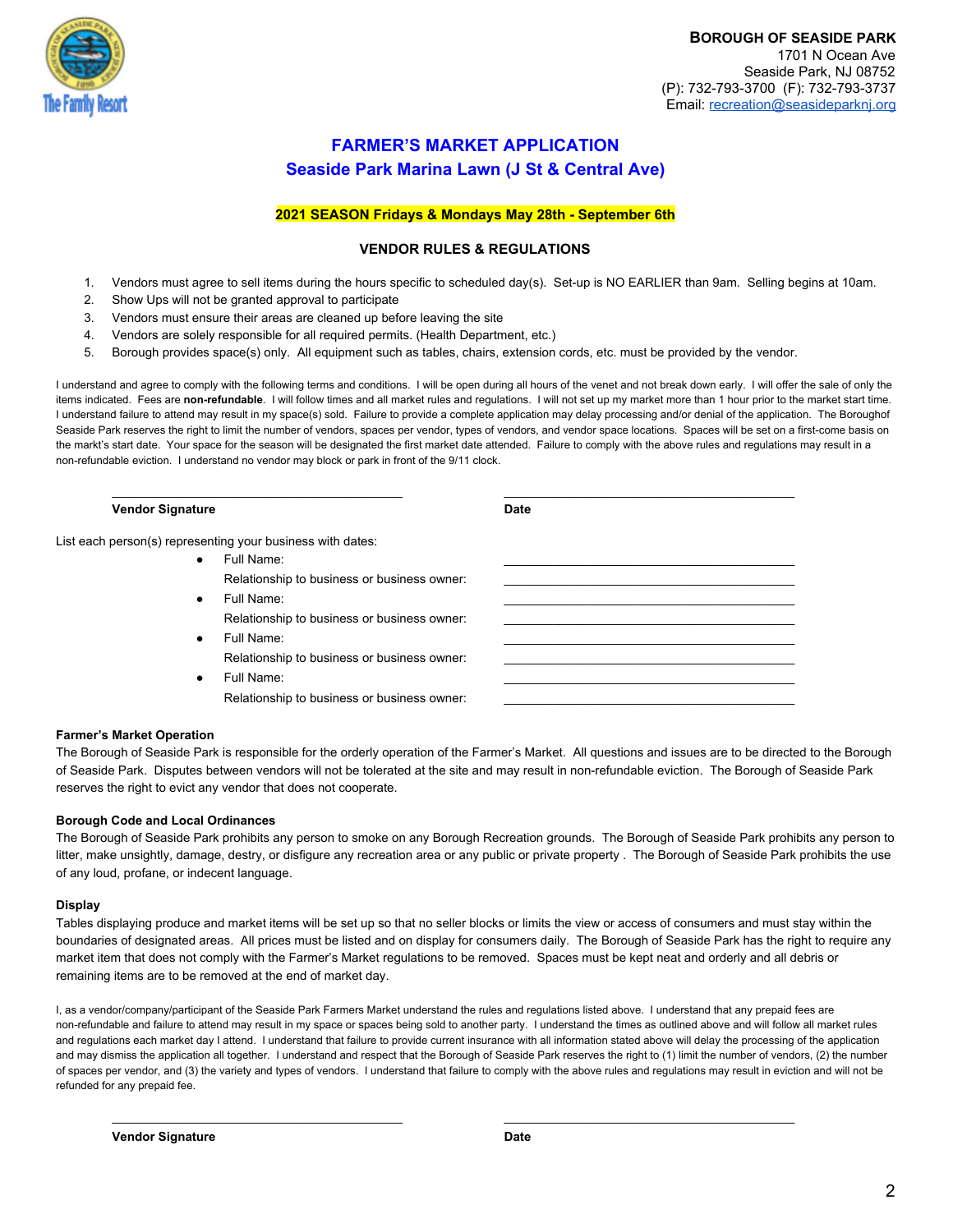

# **FARMER'S MARKET APPLICATION**

**Seaside Park Marina Lawn (J St & Central Ave)**

### **2021 SEASON Fridays & Mondays May 28th - September 6th**

| DATE OF APPLICATION:                                                                                                                                                                                                                                          |                                                                                                                                  |  |
|---------------------------------------------------------------------------------------------------------------------------------------------------------------------------------------------------------------------------------------------------------------|----------------------------------------------------------------------------------------------------------------------------------|--|
| <b>Applicant Name</b><br><u> El antiga de la contenentación de la contenentación de la contenentación de la contenentación de la contenentación de la contenentación de la contenentación de la contenentación de la contenentación de la contenentación </u> |                                                                                                                                  |  |
| <b>Business Name</b><br><u> 1989 - John Stein, Amerikaansk politiker (</u>                                                                                                                                                                                    | Tax ID $#$<br><u> 1980 - Jan Stein Harry Harry Harry Harry Harry Harry Harry Harry Harry Harry Harry Harry Harry Harry Harry</u> |  |
| <b>Street Address</b>                                                                                                                                                                                                                                         |                                                                                                                                  |  |
| Telephone                                                                                                                                                                                                                                                     | Fax                                                                                                                              |  |
| Email                                                                                                                                                                                                                                                         | Website                                                                                                                          |  |
| List ALL items sold and the state of the state of the state of the state of the state of the state of the state of the state of the state of the state of the state of the state of the state of the state of the state of the                                |                                                                                                                                  |  |
|                                                                                                                                                                                                                                                               |                                                                                                                                  |  |

Do you accept SNAP and/or any of the NJ assistance programs for payment? Please list

# **WEEKLY FEE(S) SCHEDULE**

**Please indicate ALL dates in which you are participating. You will not be permitted to add dates after the application deadline.**

| <b>MONDAY'S</b><br>10am - 3pm |              |               |               | <b>FRIDAY'S</b><br>10am - 3pm |              |               |               |
|-------------------------------|--------------|---------------|---------------|-------------------------------|--------------|---------------|---------------|
| <b>DATE</b>                   | 1 Space \$25 | 2 Spaces \$35 | 3 Spaces \$50 | <b>DATE</b>                   | 1 Space \$25 | 2 Spaces \$35 | 3 Spaces \$50 |
| 5/31/2021                     |              |               |               | 6/4/2021                      |              |               |               |
| 6/7/2021                      |              |               |               | 6/11/2021                     |              |               |               |
| 6/14/2021                     |              |               |               | 6/18/2021                     |              |               |               |
| 6/21/2021                     |              |               |               | 6/25/2021                     |              |               |               |
| 6/28/2021                     |              |               |               | 7/2/2021                      |              |               |               |
| 7/5/2021                      |              |               |               | 7/9/2021                      |              |               |               |
| 7/12/2021                     |              |               |               | 7/19/2021                     |              |               |               |
| 7/19/2021                     |              |               |               | 7/23/2021                     |              |               |               |
| 7/26/2021                     |              |               |               | 7/30/2021                     |              |               |               |
| 8/2/2021                      |              |               |               | 8/6/2021                      |              |               |               |
| 8/9/2021                      |              |               |               | 8/13/2021                     |              |               |               |
| 8/16/2021                     |              |               |               | 8/20/2021                     |              |               |               |
| 8/23/2021                     |              |               |               | 8/27/2021                     |              |               |               |
| 8/30/2021                     |              |               |               | 9/3/2021                      |              |               |               |
| 9/6/2021                      |              |               |               |                               |              |               |               |
| Amount Due                    | \$           | $+\$$         | $+$ \$        | Amount Due                    | \$           | $+\$$         | $+\$$         |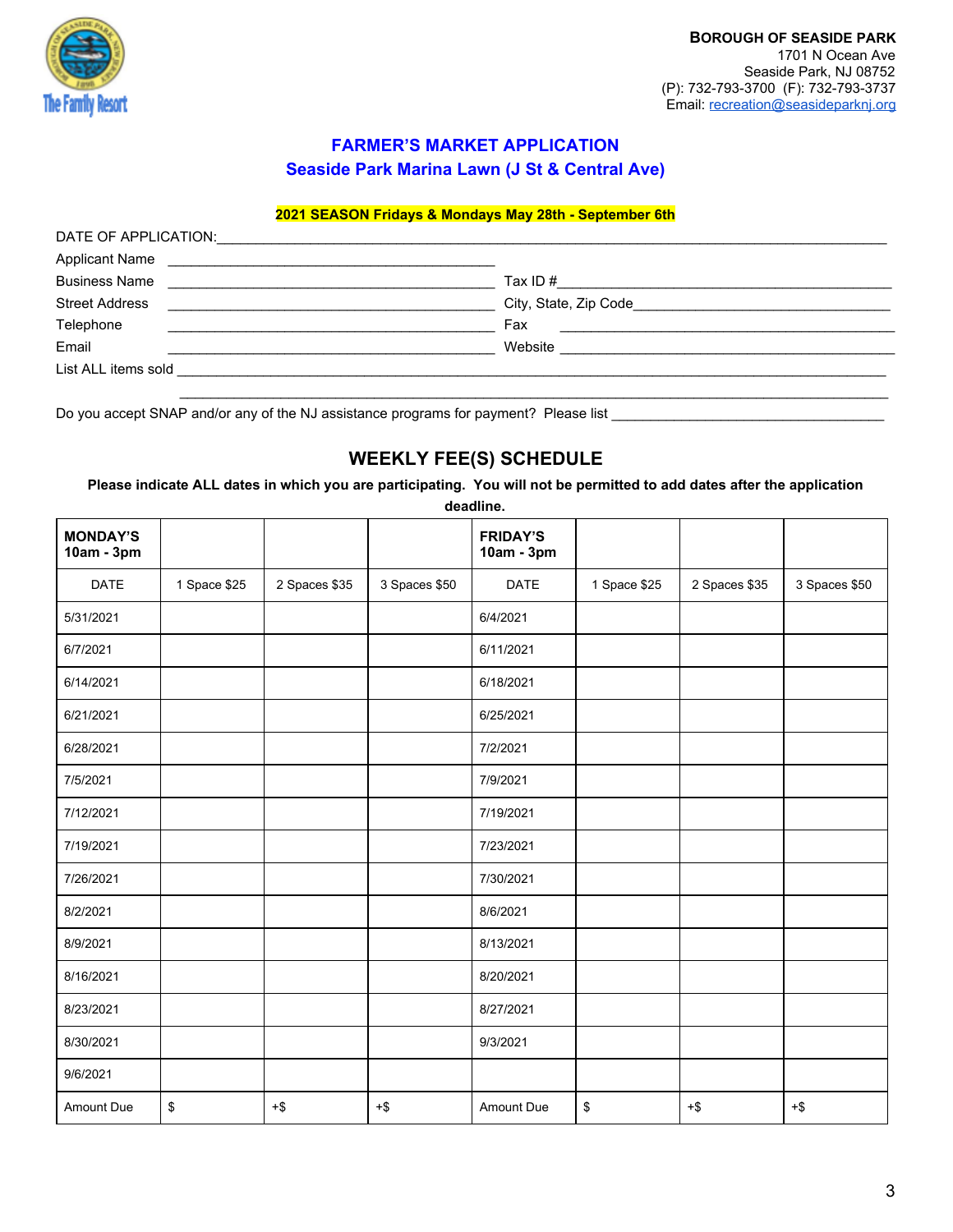

TOTAL DUE  $\$$  + \$  $\quad$  + \$25 Registration Fee = \$

**2021 SEASON Fridays & Mondays May 28th - September 6th**

| DATE OF APPLICATION:                                                        |                                                                                                                                 |  |
|-----------------------------------------------------------------------------|---------------------------------------------------------------------------------------------------------------------------------|--|
| <b>Applicant Name</b><br><u> 1989 - John Stein, Amerikaansk politiker (</u> |                                                                                                                                 |  |
| <b>Business Name</b>                                                        |                                                                                                                                 |  |
| <b>Street Address</b>                                                       |                                                                                                                                 |  |
| Telephone                                                                   | Fax                                                                                                                             |  |
| Email                                                                       | Website<br><u> 1980 - Jan Stein Stein Stein Stein Stein Stein Stein Stein Stein Stein Stein Stein Stein Stein Stein Stein S</u> |  |
|                                                                             |                                                                                                                                 |  |
|                                                                             |                                                                                                                                 |  |

Do you accept SNAP and/or any of the NJ assistance programs for payment? Please list \_\_\_\_\_\_\_\_\_\_\_\_\_\_\_\_\_\_\_\_\_\_\_\_\_

# **SEASONAL REGISTRATION FEE(S) No Registration Fee**

**Please indicate ALL dates in which you are participating. You will not be permitted to add dates after the application deadline.**

| MONDAYS (15 MARKETS) 10am-3pm | FRIDAYS (14 MARKETS) 10am-3pm |
|-------------------------------|-------------------------------|
| Seasonal (1) Space: \$400     | Seasonal (1) Space: \$375     |
| Seasonal (2) Spaces: \$560    | Seasonal (2) Spaces: \$525    |
| Seasonal (3) Spaces: \$800    | Seasonal (3) Spaces: \$750    |

TOTAL DUE  $\text{\$}$  + \\epsilon \summarrow = \\epsilon \summarrow = \\epsilon \summarrow = \\epsilon \summarrow = \\epsilon \summarrow = \\ \summarrow = \\ \summarrow = \\ \summarrow = \\ \summarrow = \\ \summarrow = \\ \su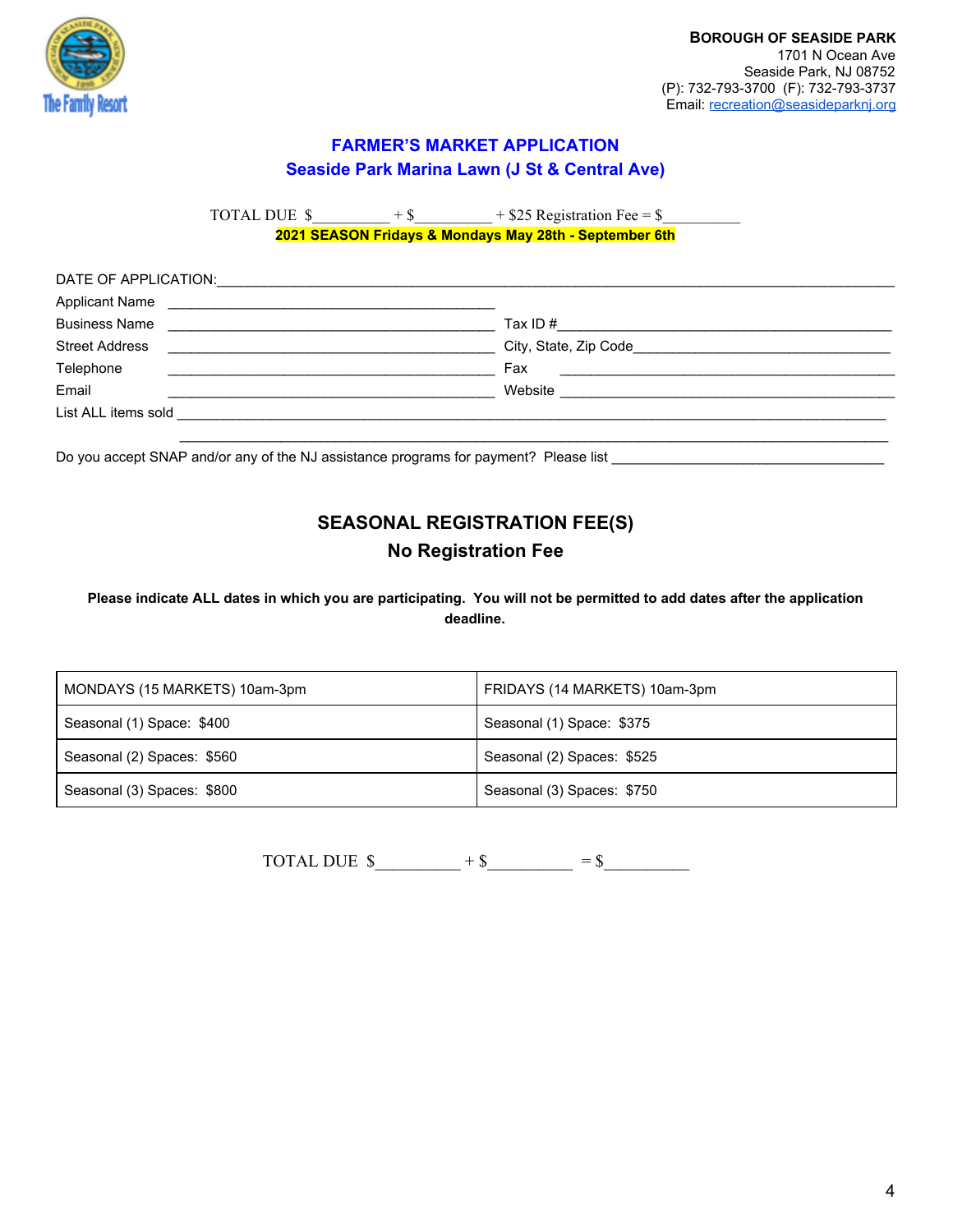

### **HOLD HARMLESS AND INDEMNIFICATION AGREEMENT**

BETWEEN *BOROUGH OF SEASIDE PARK*, a municipal corporation of the State of New Jersey, having offices at 1701 North Ocean Avenue, Seaside Park, NJ 08752 AND

Outside Organization utilizing Municipal Property or Facilities

Address (Not Post Office Box)

Telephone Number

Witness:

Organization Type (individual(s), Partnership, Corporation (Profit), Corporation (Not-for-Profit), Association, Limited Liability Company, Club, Public Entity)

In consideration of the use of municipal property or facilities on\_\_\_\_\_\_\_\_\_\_\_\_\_\_\_\_\_\_\_\_, 20\_\_\_\_\_\_ the undersigned Outside Organization agrees to indemnify and hold harmless the Borough of Seaside Park, its officers, agents, and/or employees from any and all liability, claims, costs, including reasonable attorney's fees, arising out of the use of municipal property or facilities by this Outside Organization.

The undersigned understands and acknowledges that this hold harmless and indemnification agreement requires that Seaside Park be indemnified from any losses or damages resulting from the acts or omissions from any guest, participant, visitor, or other person attending the event referred to in this agreement. This hold harmless and indemnification agreement shall also pertain to any claims due to Seaside Park's negligence. The undersigned further agrees to release any claim that they may now have or have in the future against Seaside Park relating to the use of municipal property or facilities, including claims due to Seaside Park's negligence.

The undersigned further agrees to furnish Seaside Park with a Certificate of Insurance naming the Borough of Seaside Park as an insured party. The Certificate of Insurance must evidence the provision of general liability, bodily injury and property damage coverage with minimum limits of liability not less than \$1,000,000 single incident/\$2,000,000 aggregate.

- 1. In order to induce Seaside Park to accept this hold harmless and indemnification agreement, the following information concerning the intended use of municipal property or facilities is provided:
- a. The purpose of the event is: b. The total number of persons anticipated to attend this event is: c. Alcoholic beverages (will) or (will not) be served: \_\_\_\_\_\_\_\_\_\_\_\_\_\_\_\_\_\_\_\_\_\_\_\_\_\_\_\_\_\_\_\_\_\_\_\_\_\_\_\_\_\_\_\_\_\_ d. Live entertainment (will) or (will not) be provided: e. Other: This agreement has been signed on this day of  $\qquad \qquad$ ,20 by an authorized person of the Outside Organization sponsoring this event.

| (Please Print Name)                   | [Seal]<br>Notary Public Signature |
|---------------------------------------|-----------------------------------|
| Name of Outside Organization          | Print                             |
| <b>Authorized Signature</b>           | My commission expires: ______     |
| <b>INSURANCE DISCLOSURE STATEMENT</b> |                                   |

The Outside Organization acknowledges that Seaside Park has disclosed that it does not maintain any regular or special insurance coverage for any Outside Organization (individual(s), partnership, corporation (profit), corporation (not for profit), association, Limited Liability Company, club, public entity, or similar entity) using municipal property or facilities. Seaside Park's authorization to an Outside Organization to use its public property or facilities is merely an accommodation to the Outside Organization. The Outside Organization